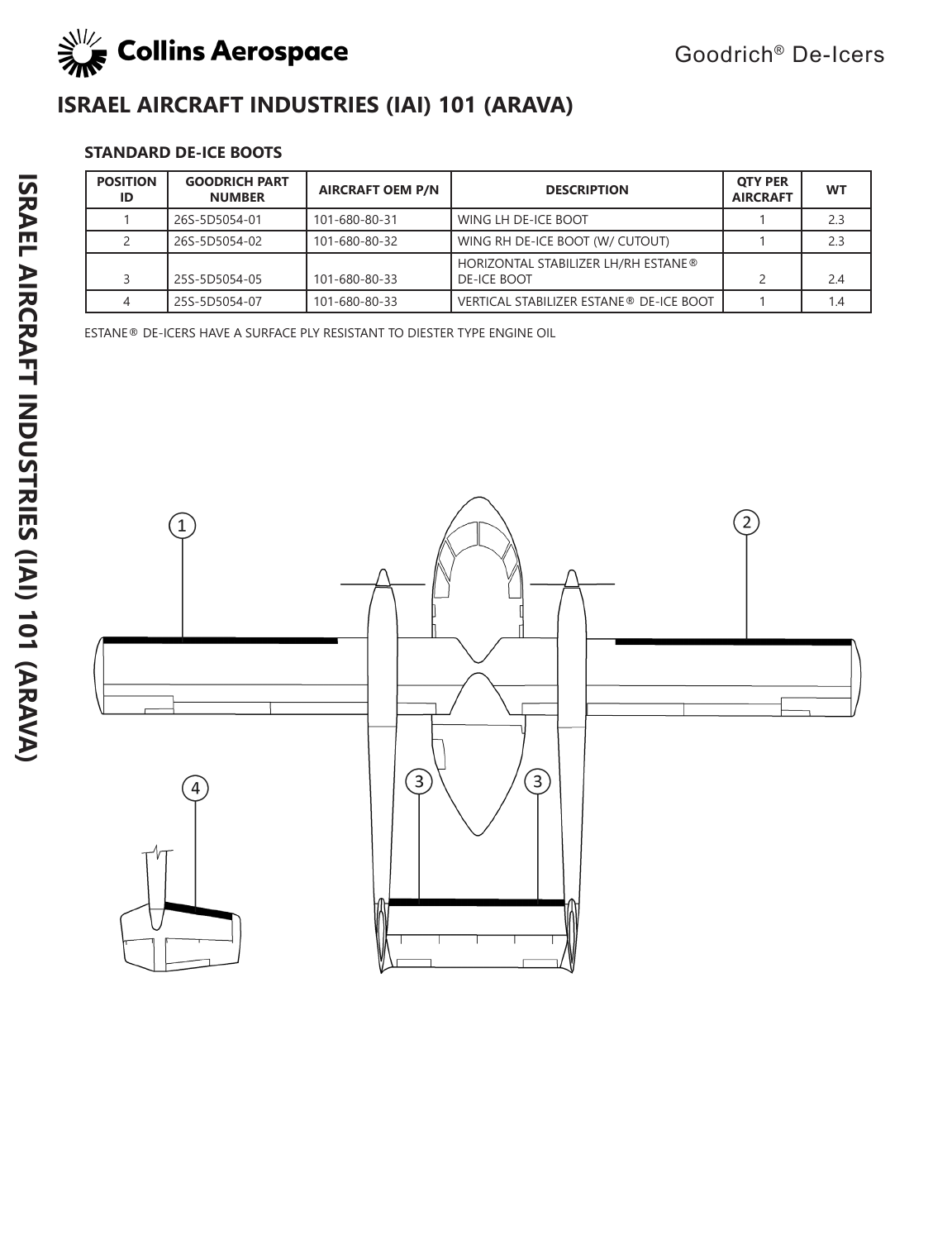

## **ISRAEL AIRCRAFT INDUSTRIES (IAI) 1121 (JET COMMANDER)**

## **STANDARD DE-ICE BOOTS**

| <b>POSITION</b><br>ID | <b>GOODRICH PART</b><br><b>NUMBER</b> | <b>AIRCRAFT OEM P/N</b> | <b>DESCRIPTION</b>                                | <b>OTY PER</b><br><b>AIRCRAFT</b> | <b>WT</b> |
|-----------------------|---------------------------------------|-------------------------|---------------------------------------------------|-----------------------------------|-----------|
|                       | 21S-2091-1-1                          | 5753-034-501            | <b>FUSELAGE-TIP LH DE-ICE BOOT</b>                |                                   | 13.8      |
|                       | 21S-2091-1-2                          | 5753-034-504            | <b>FUSELAGE-TIP RH DE-ICE BOOT</b>                |                                   | 13.8      |
|                       | 21S-2091-2-1                          | 5753-035-1              | HORIZONTAL STABILIZER LH/RH DE-ICE<br><b>BOOT</b> |                                   | 5.6       |
|                       | 21S-2091-3-1                          | 5753-032-1              | <b>VERTICAL STABILIZER DE-ICE BOOT</b>            |                                   | 3.9       |

#### **OPTIONAL STANDARD DE-ICE BOOTS**

| <b>POSITION</b><br>ID | <b>GOODRICH PART</b><br><b>NUMBER</b> | <b>AIRCRAFT OEM P/N</b> | <b>DESCRIPTION</b>                                                     | <b>OTY PER</b><br><b>AIRCRAFT</b> | WT   |
|-----------------------|---------------------------------------|-------------------------|------------------------------------------------------------------------|-----------------------------------|------|
|                       | 21S-2091-7-2                          | 5753-034-510            | FUSELAGE-TIP RH DE-ICE BOOT (USED ON<br>AIRCRAFT WITH LIFT TRANSDUCER) |                                   | 13.8 |
|                       | 21S-2091-8-1                          | 5753-035-501            | HORIZONTAL STABILIZER ESTANE® LH/RH<br><b>DE-ICE BOOT</b>              |                                   | 6.2  |

ESTANE® DE-ICERS HAVE A SURFACE PLY RESISTANT TO DIESTER TYPE ENGINE OIL

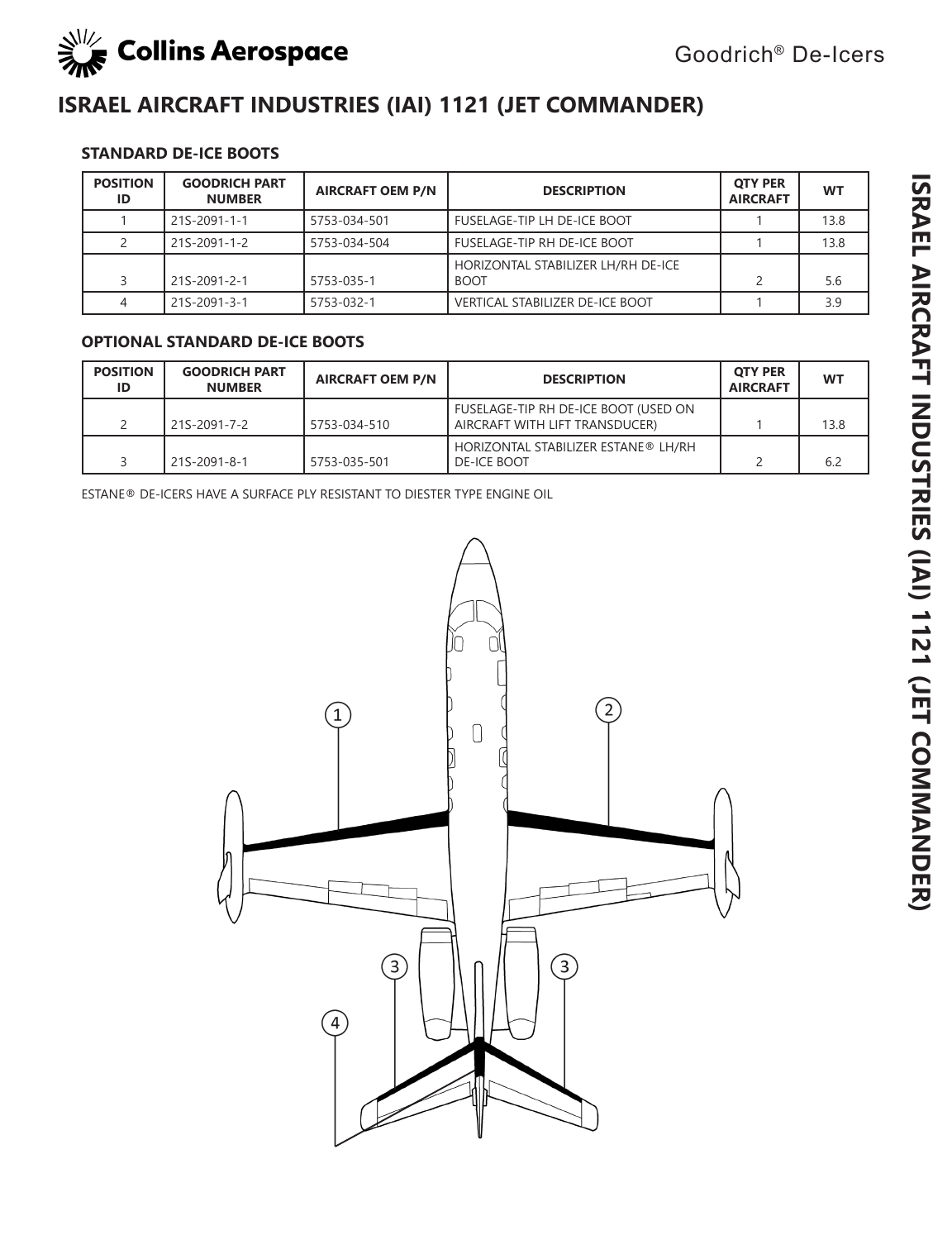

# **ISRAEL AIRCRAFT INDUSTRIES (IAI) 1121A (JET COMMANDER)**

### **STANDARD DE-ICE BOOTS**

| <b>POSITION</b><br>ID | <b>GOODRICH PART</b><br><b>NUMBER</b> | <b>AIRCRAFT OEM P/N</b> | <b>DESCRIPTION</b>                                | <b>OTY PER</b><br><b>AIRCRAFT</b> | <b>WT</b> |
|-----------------------|---------------------------------------|-------------------------|---------------------------------------------------|-----------------------------------|-----------|
|                       | 21S-2091-1-1                          | 5753-034-501            | FUSELAGE-TIP LH DE-ICE BOOT                       |                                   | 13.8      |
|                       | 21S-2091-1-2                          | 5753-034-504            | FUSELAGE-TIP RH DE-ICE BOOT                       |                                   | 13.8      |
|                       | 21S-2091-2-1                          | 5753-035-1              | HORIZONTAL STABILIZER LH/RH DE-ICE<br><b>BOOT</b> |                                   | 5.6       |
|                       | 21S-2091-3-1                          | 5753-032-1              | <b>VERTICAL STABILIZER DE-ICE BOOT</b>            |                                   | 3.9       |

### **OPTIONAL STANDARD DE-ICE BOOTS**

| <b>POSITION</b><br>ID | <b>GOODRICH PART</b><br><b>NUMBER</b> | <b>AIRCRAFT OEM P/N</b> | <b>DESCRIPTION</b>                                                     | <b>OTY PER</b><br><b>AIRCRAFT</b> | <b>WT</b> |
|-----------------------|---------------------------------------|-------------------------|------------------------------------------------------------------------|-----------------------------------|-----------|
|                       | 21S-2091-7-2                          | 5753-034-510            | FUSELAGE-TIP RH DE-ICE BOOT (USED ON<br>AIRCRAFT WITH LIFT TRANSDUCER) |                                   | 13.8      |
|                       | 21S-2091-8-1                          | 5753-035-501            | HORIZONTAL STABILIZER ESTANE® LH/RH<br><b>DE-ICE BOOT</b>              |                                   | 6.2       |